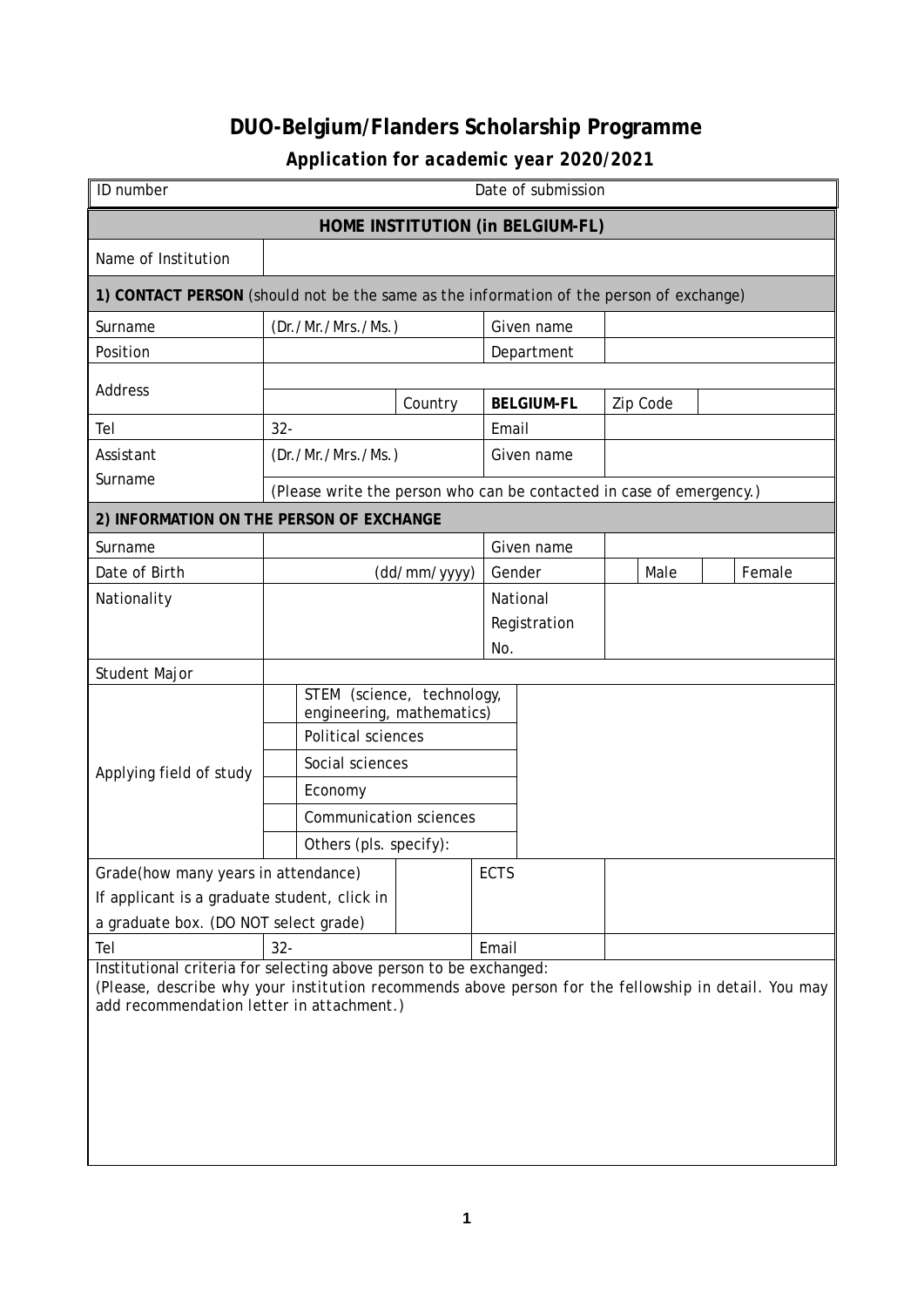| <b>HOST INSTITUTION (in Asian Country)</b>                                                                                                                                                                              |                                          |                                                                                                                                                                                                                                                                     |              |            |  |          |  |            |
|-------------------------------------------------------------------------------------------------------------------------------------------------------------------------------------------------------------------------|------------------------------------------|---------------------------------------------------------------------------------------------------------------------------------------------------------------------------------------------------------------------------------------------------------------------|--------------|------------|--|----------|--|------------|
| Name of Institution                                                                                                                                                                                                     |                                          |                                                                                                                                                                                                                                                                     |              |            |  |          |  |            |
|                                                                                                                                                                                                                         |                                          | 1) CONTACT PERSON (should not be the same as the information of the person of exchange)                                                                                                                                                                             |              |            |  |          |  |            |
| Surname                                                                                                                                                                                                                 |                                          | (Dr./Mr./Mrs./Ms.)                                                                                                                                                                                                                                                  |              | Given name |  |          |  |            |
| Position                                                                                                                                                                                                                |                                          |                                                                                                                                                                                                                                                                     |              | Department |  |          |  |            |
| <b>Address</b>                                                                                                                                                                                                          |                                          |                                                                                                                                                                                                                                                                     | Country      |            |  | Zip Code |  |            |
| Tel                                                                                                                                                                                                                     |                                          |                                                                                                                                                                                                                                                                     |              | Email      |  |          |  |            |
| Assistant                                                                                                                                                                                                               |                                          | (Dr./Mr./Mrs./Ms.)                                                                                                                                                                                                                                                  |              | Given name |  |          |  |            |
| Surname                                                                                                                                                                                                                 |                                          | (Please write the person who can be contacted in case of emergency.)                                                                                                                                                                                                |              |            |  |          |  |            |
|                                                                                                                                                                                                                         | 2) INFORMATION ON THE PERSON OF EXCHANGE |                                                                                                                                                                                                                                                                     |              |            |  |          |  |            |
| Surname                                                                                                                                                                                                                 |                                          |                                                                                                                                                                                                                                                                     |              | Given name |  |          |  |            |
| Date of Birth                                                                                                                                                                                                           |                                          |                                                                                                                                                                                                                                                                     | (dd/mm/yyyy) | Gender     |  | Male     |  | Female     |
| Nationality                                                                                                                                                                                                             |                                          |                                                                                                                                                                                                                                                                     |              |            |  |          |  |            |
| Student Major                                                                                                                                                                                                           |                                          |                                                                                                                                                                                                                                                                     |              |            |  |          |  |            |
| Applying<br>field<br>of study                                                                                                                                                                                           |                                          | <b>STEM</b><br>(science,<br>engineering, mathematics)<br>Political sciences<br>Social sciences<br>Economy<br><b>Communication sciences</b><br>Others (pls. specify):<br>Grade(how many years in attendance):                                                        | technology,  |            |  |          |  |            |
|                                                                                                                                                                                                                         |                                          | If applicant is a graduate student, click in a graduate box. (DO                                                                                                                                                                                                    |              |            |  |          |  |            |
| NOT select grade)<br>Tel                                                                                                                                                                                                |                                          |                                                                                                                                                                                                                                                                     |              | Email      |  |          |  |            |
| Institutional criteria for selecting above person to be exchanged:<br>(Please, describe why your institution recommends above person for the fellowship in detail. You may<br>add recommendation letter in attachment.) |                                          |                                                                                                                                                                                                                                                                     |              |            |  |          |  |            |
|                                                                                                                                                                                                                         |                                          | Confirmation on Agreement with Host Institution                                                                                                                                                                                                                     |              |            |  |          |  |            |
|                                                                                                                                                                                                                         |                                          | I, the contact person in the home institution, hereby confirm that the persons to be<br>exchanged and the contact person in the host institution are all aware and agree that<br>this application is submitted. (please, check the box at the right as appropriate) |              |            |  |          |  | <b>YES</b> |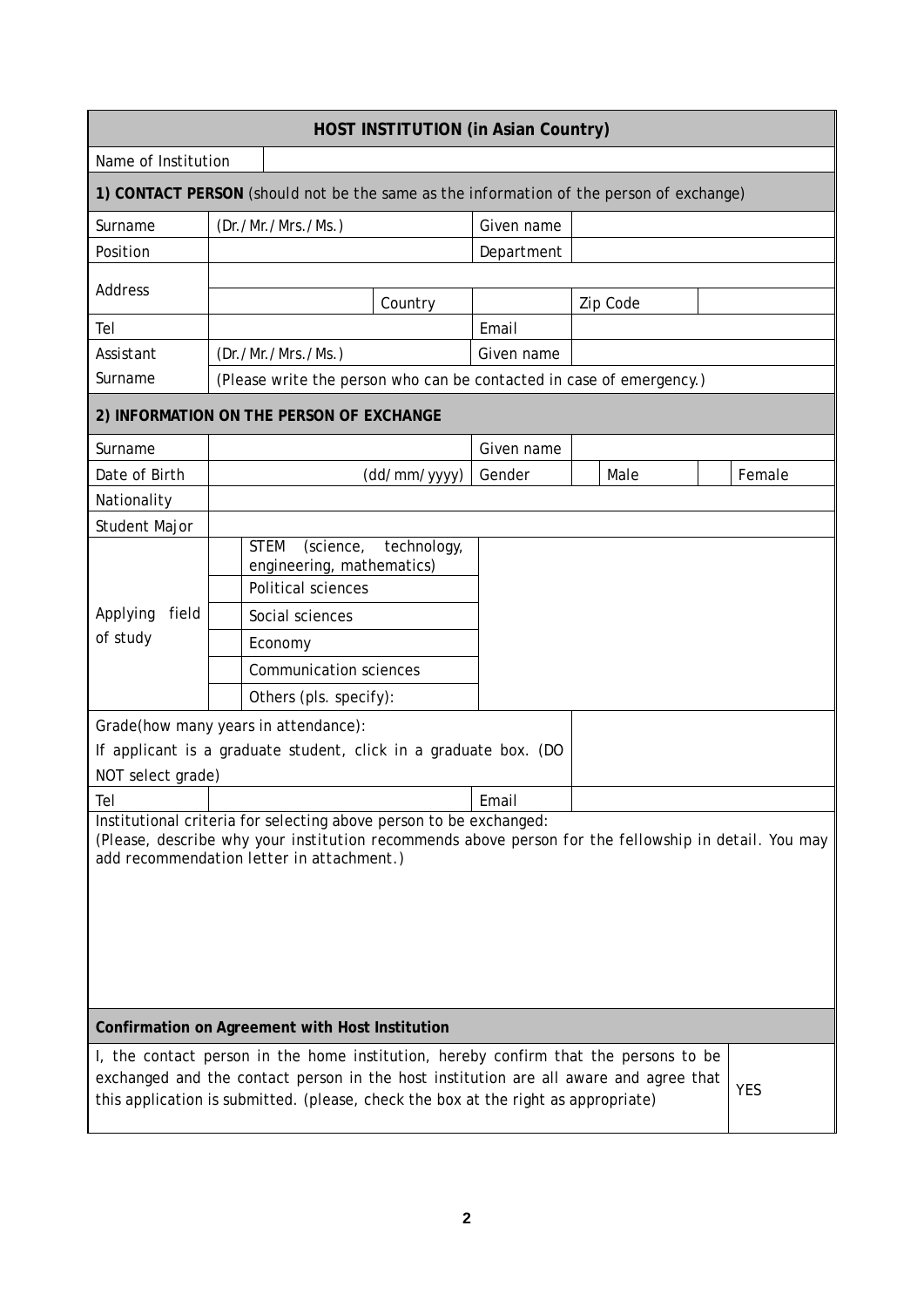| <b>DESCRIPTION OF EXCHANGE PROGRAM</b>                                |                                   |                      |                           |                                   |                                        |                     |  |                                                                                                      |  |
|-----------------------------------------------------------------------|-----------------------------------|----------------------|---------------------------|-----------------------------------|----------------------------------------|---------------------|--|------------------------------------------------------------------------------------------------------|--|
|                                                                       | From FLEMISH to ASIAN Institution |                      |                           | From ASIAN to FLEMISH Institution |                                        |                     |  |                                                                                                      |  |
| Type of<br>Exchange                                                   | <b>STUDENT</b>                    |                      | Undergraduate<br>Graduate |                                   |                                        | <b>STUDENT</b>      |  | Undergraduate<br>Graduate                                                                            |  |
| ASEM-DUO                                                              |                                   | <b>Starting Date</b> |                           |                                   | (dd/mm/yyyy)                           | Starting<br>Date    |  | (dd/mm/yyyy)                                                                                         |  |
| Duration                                                              |                                   | <b>Ending Date</b>   |                           | (dd/mm/yyyy)                      |                                        | Ending<br>Date      |  | (dd/mm/yyyy)                                                                                         |  |
| Whole<br>Exchange<br>Period                                           | Exchange<br>Period                |                      | 1 semester / 1 year       | Exchange<br>Period                |                                        | 1 semester / 1 year |  |                                                                                                      |  |
|                                                                       |                                   |                      |                           |                                   | <b>PURPOSE OF EXCHANGE</b>             |                     |  |                                                                                                      |  |
|                                                                       |                                   | Study                |                           |                                   |                                        |                     |  |                                                                                                      |  |
| <b>STUDENT</b>                                                        |                                   |                      | Internship                |                                   |                                        |                     |  |                                                                                                      |  |
|                                                                       |                                   |                      | Research                  |                                   |                                        |                     |  |                                                                                                      |  |
|                                                                       |                                   | Others:              |                           |                                   |                                        |                     |  |                                                                                                      |  |
| FROM FLEMISH TO ASIAN INSTITUTION                                     |                                   |                      |                           |                                   |                                        |                     |  |                                                                                                      |  |
| How many ECTS for transfer?                                           |                                   |                      |                           |                                   | (30 ECTS or equivalent is recommended) |                     |  |                                                                                                      |  |
| FROM ASIAN TO FLEMISH INSTITUTION                                     |                                   |                      |                           |                                   |                                        |                     |  |                                                                                                      |  |
| (30 ECTS or equivalent is recommended)<br>How many ECTS for transfer? |                                   |                      |                           |                                   |                                        |                     |  |                                                                                                      |  |
| specify in detail :                                                   |                                   |                      |                           |                                   |                                        |                     |  | If your purpose of exchange is other than Transfer of Credit such as Internship, or Research, please |  |
|                                                                       |                                   |                      |                           |                                   |                                        |                     |  |                                                                                                      |  |
|                                                                       |                                   |                      |                           |                                   |                                        |                     |  |                                                                                                      |  |
|                                                                       |                                   |                      |                           |                                   |                                        |                     |  |                                                                                                      |  |
|                                                                       |                                   |                      |                           |                                   |                                        |                     |  |                                                                                                      |  |
|                                                                       |                                   |                      |                           |                                   |                                        |                     |  |                                                                                                      |  |
|                                                                       |                                   |                      |                           |                                   |                                        |                     |  |                                                                                                      |  |
|                                                                       |                                   |                      |                           |                                   |                                        |                     |  |                                                                                                      |  |
|                                                                       |                                   |                      |                           |                                   |                                        |                     |  |                                                                                                      |  |
|                                                                       |                                   |                      |                           |                                   |                                        |                     |  |                                                                                                      |  |
|                                                                       |                                   |                      |                           |                                   |                                        |                     |  |                                                                                                      |  |
|                                                                       |                                   |                      |                           |                                   |                                        |                     |  |                                                                                                      |  |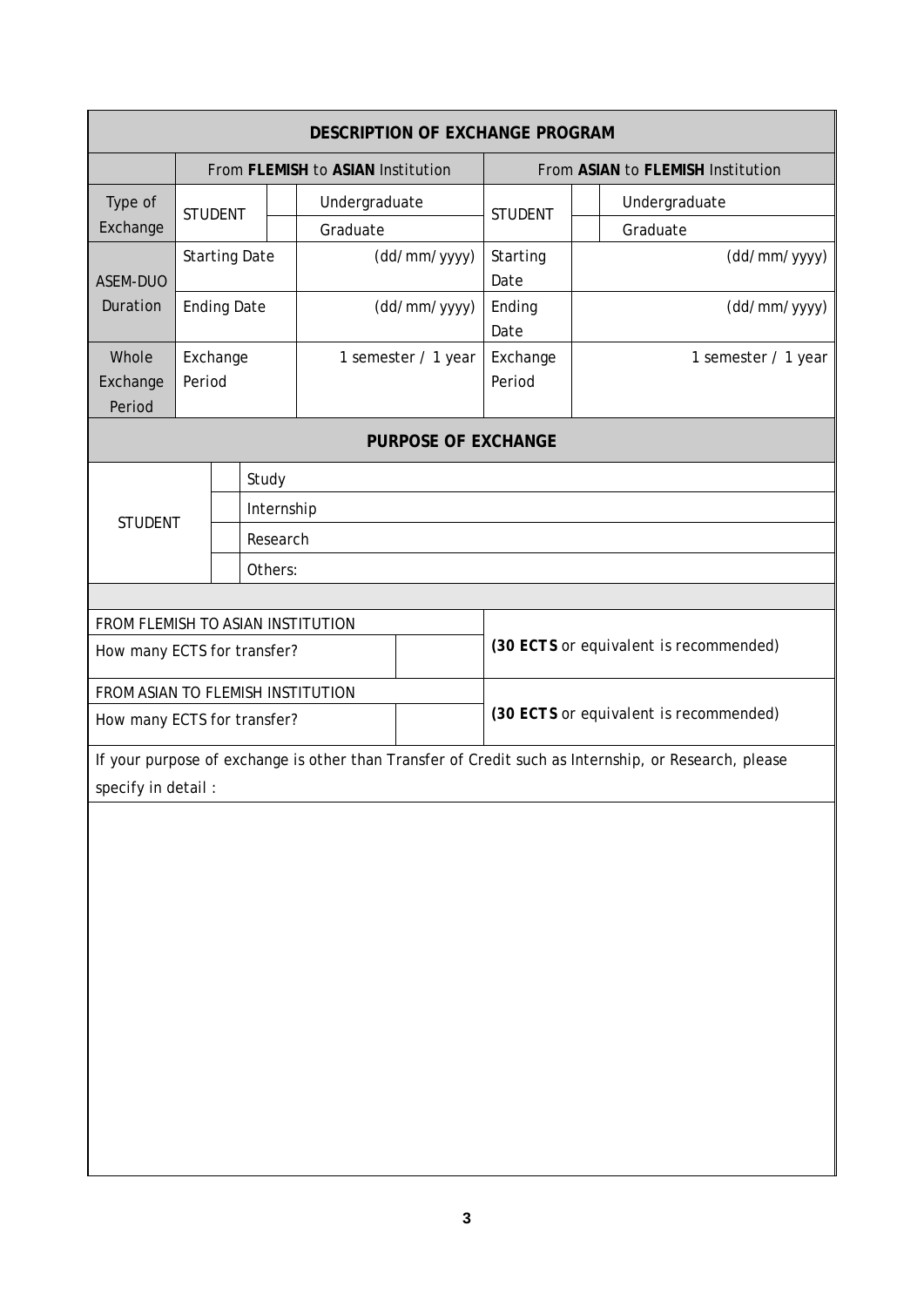## **EXCHANGE DETAILS**

DESCRIBE STUDENTS' LEARNING AGREEMENT DURING THE EXCHANGE

*(This will be closely examined at the stage of selection by the Selection Committee. Language training course ONLY is not acceptable. Any change in course schedule should be duly reported to the Secretariat for approval.)*

Learning agreement (Class Schedule) of the Belgian Student:

| Name of subject | <b>ECTS</b> | Comments if necessary |
|-----------------|-------------|-----------------------|
|                 |             |                       |
|                 |             |                       |
|                 |             |                       |
|                 |             |                       |
|                 |             |                       |
|                 |             |                       |
|                 |             |                       |
|                 |             |                       |
|                 |             |                       |
|                 |             |                       |

Learning agreement (Class Schedule) of the Asian student:

| Name of subject                                                                  | <b>ECTS</b>              | Comments if necessary |  |  |  |  |
|----------------------------------------------------------------------------------|--------------------------|-----------------------|--|--|--|--|
|                                                                                  |                          |                       |  |  |  |  |
|                                                                                  |                          |                       |  |  |  |  |
|                                                                                  |                          |                       |  |  |  |  |
|                                                                                  |                          |                       |  |  |  |  |
|                                                                                  |                          |                       |  |  |  |  |
|                                                                                  |                          |                       |  |  |  |  |
|                                                                                  |                          |                       |  |  |  |  |
|                                                                                  |                          |                       |  |  |  |  |
|                                                                                  |                          |                       |  |  |  |  |
|                                                                                  |                          |                       |  |  |  |  |
|                                                                                  |                          |                       |  |  |  |  |
|                                                                                  |                          |                       |  |  |  |  |
|                                                                                  |                          |                       |  |  |  |  |
|                                                                                  |                          |                       |  |  |  |  |
|                                                                                  | <b>SOURCE OF FINANCE</b> |                       |  |  |  |  |
| Do you have any other source of finance to fund this exchange program, including |                          |                       |  |  |  |  |
| room/board, airfare, stipend and others?                                         |                          |                       |  |  |  |  |
| If YES, please specify detailed information of other source of finance:          |                          |                       |  |  |  |  |
|                                                                                  |                          |                       |  |  |  |  |
|                                                                                  |                          |                       |  |  |  |  |
|                                                                                  |                          |                       |  |  |  |  |
|                                                                                  |                          |                       |  |  |  |  |